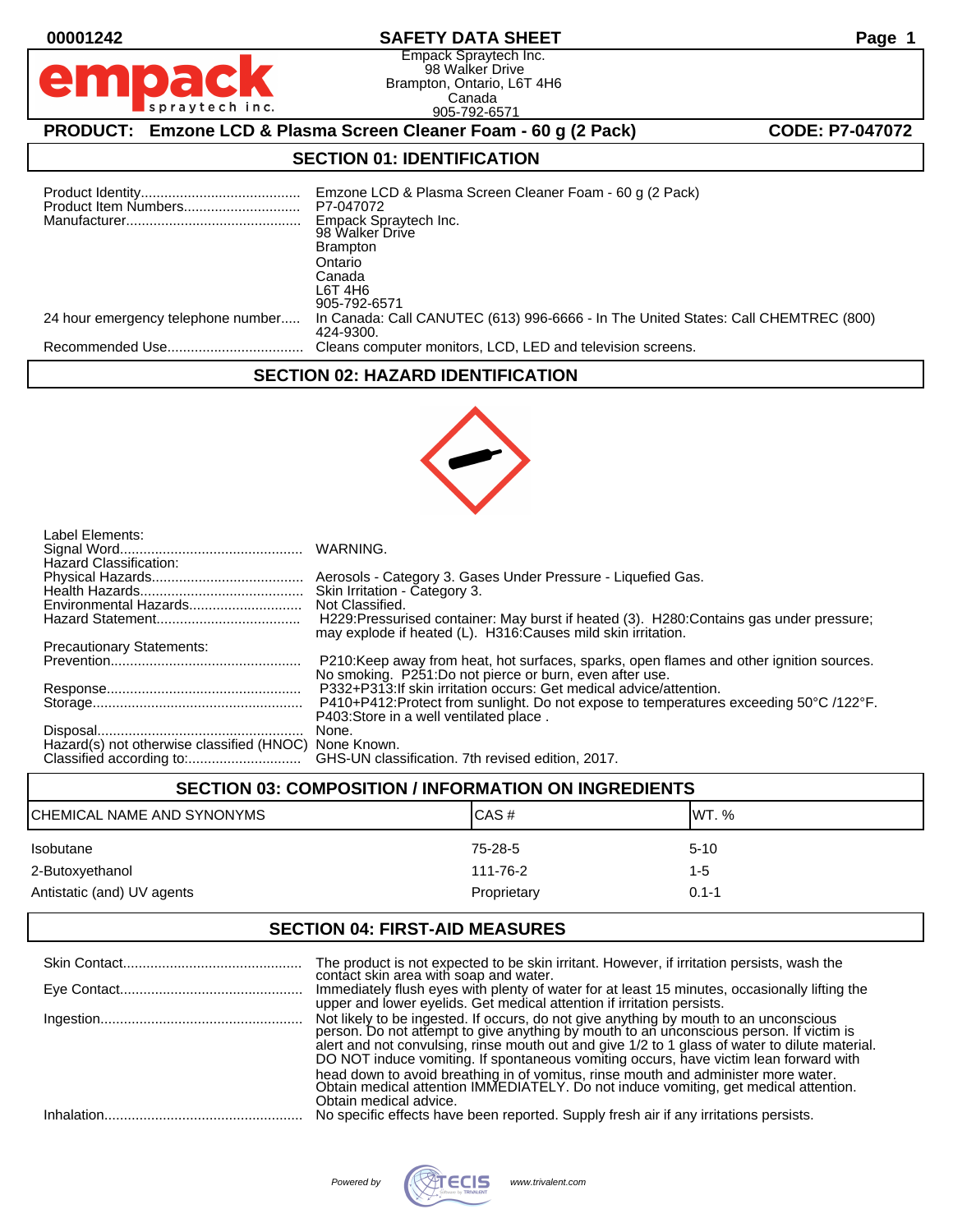**00001242 SAFETY DATA SHEET Page 2**

### **PRODUCT: Emzone LCD & Plasma Screen Cleaner Foam - 60 g (2 Pack) CODE: P7-047072**

#### **SECTION 04: FIRST-AID MEASURES**

and delayed<br>Indication of immediate medical attention

Most important symptoms/effects, acute .. Direct eye contact may cause temporary eye irritation.

Indication of immediate medical attention Provide general supportive measures and treat symptomatically. In case of shortness of and special treatment needed breath give oxygen. Keep victim warm. Keep victim under observat breath give oxygen. Keep victim warm. Keep victim under observation. Symptoms may be delayed.

#### **SECTION 05: FIRE-FIGHTING MEASURES**

|                                                        | Use as directed.                                                                                                             |
|--------------------------------------------------------|------------------------------------------------------------------------------------------------------------------------------|
| Suitable Extinguishing Media                           | Dry chemical powder. Carbon dioxide. Foam, water spray or fog.                                                               |
| Unsuitable Extinguishing Media None in particular.     |                                                                                                                              |
| Specific Hazards Arising from the Chemical None known. |                                                                                                                              |
|                                                        | Special Protective Equipment and  Firefighters must use standard protective equipment including flame retardant coat, helmet |
| Precautions for Firefighters                           | with water to prevent vapor pressure build up. Collect contaminated fire extinguishing water                                 |
|                                                        | separately. This must not be discharged into drains. Remove undamaged containers from                                        |
|                                                        | immediate hazard area if it is safe to do.                                                                                   |

### **SECTION 06: ACCIDENTAL RELEASE MEASURES**

Personal Precautions, Protective .............. Ensure adequate ventilation; avoid formation of dust. Wear protective equipment and keep<br>Equipment and Emergency Procedures unprotected persons away. Use respiratory protecti Equipment and Emergency Procedures unprotected persons away. Use respiratory protection against the effects of dust.<br>Methods and Materials for Containment .. Contain the spill. Clean up the spill area with detergent and wa Methods and Materials for Containment .. Contain the spill. Clean up the spill area with detergent and water. Once spilled material has been collected, use rags or other suitable material to clean spill area. Rags should be properly disposed off. Environmental Precautions....................... Keep out of drains, sewers, ditches, and waterways. Minimize use of water to prevent

### **SECTION 07: HANDLING AND STORAGE**

environmental contamination.

Precautions for Safe Handling................... Avoid contact with eyes. Avoid breathing vapours or spray mists of this product. Use with adequate ventilation. Keep away from heat, sparks, and open flames. Conditions for Safe Storage including any Store in a cool, dry, well-ventilated area away from incompatible substances. Do not store in direct sunlight.

### **SECTION 08: EXPOSURE CONTROLS / PERSONAL PROTECTION**

| IINGREDIENTS                                                                                                                                                                                                                                                                                               | TWA           | <b>ACGIH TLV</b><br><b>STEL</b>                                                                                                                                                                                                                                          | IPEL          | <b>OSHA PEL</b><br><b>STEL</b> | <b>NIOSH</b><br>IREL |
|------------------------------------------------------------------------------------------------------------------------------------------------------------------------------------------------------------------------------------------------------------------------------------------------------------|---------------|--------------------------------------------------------------------------------------------------------------------------------------------------------------------------------------------------------------------------------------------------------------------------|---------------|--------------------------------|----------------------|
| Isobutane                                                                                                                                                                                                                                                                                                  | Not available | $1,000$ ppm                                                                                                                                                                                                                                                              | Not available | Not available                  | Not available        |
| 2-Butoxyethanol                                                                                                                                                                                                                                                                                            | 20 ppm        | Not available                                                                                                                                                                                                                                                            | 50 ppm        | Not available                  | Not available        |
| Antistatic (and) UV agents Not available                                                                                                                                                                                                                                                                   |               | Not available                                                                                                                                                                                                                                                            | Not available | Not available                  | Not available        |
| Appropriate Engineering Controls                                                                                                                                                                                                                                                                           |               | Local exhaust ventilation required to maintain the point of use below the Threshold Limit<br>Value if unprotected personnel are involved.                                                                                                                                |               |                                |                      |
| Individual Protection Measures:<br>Prevent eye contact, wear safety glasses in the event that eye contact is possible.<br>Not normally required.<br>Not required on a short-term basis or if exhaust ventilation is provided. Use approved<br>Respiratory Protection<br>NIOSH respirators for emergencies. |               |                                                                                                                                                                                                                                                                          |               |                                |                      |
| General Hygiene Considerations                                                                                                                                                                                                                                                                             |               | None Known.<br>When using, do not eat, drink or smoke. Always observe good personal hygiene measures,<br>such as washing after handling the material and before eating, drinking, and/or smoking.<br>Routinely wash work clothing and protective equipment prior to use. |               |                                |                      |

### **SECTION 09: PHYSICAL AND CHEMICAL PROPERTIES**

|                                   | Foam.             |
|-----------------------------------|-------------------|
|                                   | White.            |
|                                   | No odour.         |
| Odour Threshold (ppm)             | Not available.    |
|                                   | $8.0 - 10.0$      |
| Vapour Pressure (psig)            | $45 - 65$         |
|                                   | Not available.    |
|                                   | 100.              |
|                                   | No data.          |
| Relative Density/Specific Gravity | $0.990 - 1.000.$  |
|                                   | Soluble in water. |

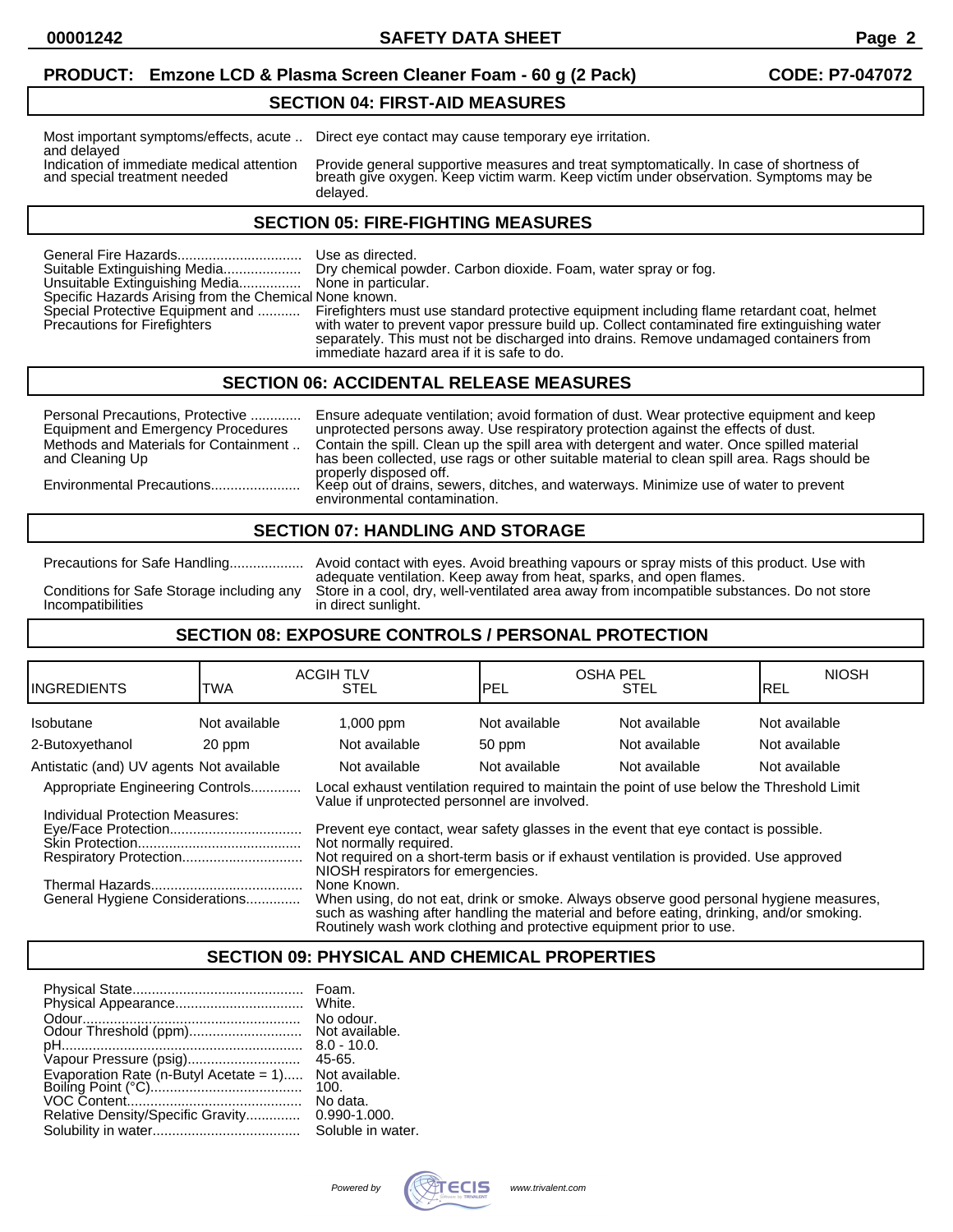**00001242 SAFETY DATA SHEET Page 3**

### **PRODUCT: Emzone LCD & Plasma Screen Cleaner Foam - 60 g (2 Pack) CODE: P7-047072**

### **SECTION 09: PHYSICAL AND CHEMICAL PROPERTIES**

| Auto Ignition Temperature (°C) 460°C (860°F). (I                                                     |                   |
|------------------------------------------------------------------------------------------------------|-------------------|
| Flash Point (°C), Method                                                                             | -82.8. (Isobutane |
| Lower Explosive Limit (%, vol) 1.8. (Isobutane).<br>Upper Explosive Limit (%, vol) 8.8. (Isobutane). |                   |
|                                                                                                      |                   |
|                                                                                                      |                   |

460°C (860°F). (Isobutane).  $-82.8.$  (Isobutane). No data.

### **SECTION 10: STABILITY AND REACTIVITY**

| Possibility of Hazardous Reactions |
|------------------------------------|
|                                    |
| Incompatible Materials             |
| Hazardous Decomposition Products   |

Product not reactive under normal conditions of use. Stable at normal temperatures and pressures. Will not occur. Avoid sources of heat and flame, and electrostatic charge. Avoid contacting with oxidizers. Normal products of combustion.

### **SECTION 11: TOXICOLOGICAL INFORMATION**

| INGREDIENTS                                                                                                                                                                                                                                                                                                                                                                                     | LC50                                                                                                                                                                                                                                                                                                                                                                                                                                                                                                                                                                                                                                                                                                                                 | LD50                   |
|-------------------------------------------------------------------------------------------------------------------------------------------------------------------------------------------------------------------------------------------------------------------------------------------------------------------------------------------------------------------------------------------------|--------------------------------------------------------------------------------------------------------------------------------------------------------------------------------------------------------------------------------------------------------------------------------------------------------------------------------------------------------------------------------------------------------------------------------------------------------------------------------------------------------------------------------------------------------------------------------------------------------------------------------------------------------------------------------------------------------------------------------------|------------------------|
| Isobutane                                                                                                                                                                                                                                                                                                                                                                                       | 658 mg/L (Rat - 4 hrs)                                                                                                                                                                                                                                                                                                                                                                                                                                                                                                                                                                                                                                                                                                               | Not available          |
| 2-Butoxyethanol                                                                                                                                                                                                                                                                                                                                                                                 | 450 ppm (Rat - 4 hrs)                                                                                                                                                                                                                                                                                                                                                                                                                                                                                                                                                                                                                                                                                                                | 470 mg/kg (Oral - Rat) |
| Antistatic (and) UV agents                                                                                                                                                                                                                                                                                                                                                                      | Not available                                                                                                                                                                                                                                                                                                                                                                                                                                                                                                                                                                                                                                                                                                                        | Not available          |
| Information on Likely Routes of Exposure:<br>Routes of entry - Skin & Eye<br>Routes of entry - Skin Absorption<br>Symptoms Related to the Physical,<br><b>Chemical and Toxicological Characteristics</b><br>Skin Corrosion/Irritation<br>Serious Eye Damage/Eye Irritation<br>Respiratory or Skin Sensitization<br>Germ Cell Mutagenicity<br>STOT - Single Exposure<br>STOT - Repeated Exposure | No.<br>Yes.<br>Yes.<br>2-butoxyethanol may be absorbed through the skin in toxic amounts if contact is repeated<br>and prolonged. These effects have not been observed in humans.<br>Irritant effects.<br>No known significant effects.<br>May cause mild skin irritation.<br>Not classified.<br>Not expected to be a skin or respiratory sensitizers.<br>No information is available, and no adverse effects are expected.<br>Not classified as carcinogenic by ACGIH, IARC, OSHA or NTP.<br>Based on available data, the classification criteria are not met.<br>Not classified.<br>Not classified.<br>Based on available data, the classification criteria are not met.<br>No long term chronic effects are known or anticipated. |                        |

### **SECTION 12: ECOLOGICAL INFORMATION**

### Ecotoxicity................................................. May be dangerous for the environment. No data is available on the product itself. Should not be released into the environment. The product itself has not been tested.<br>The product itself has not been tested. The product itself has not been tested. None Known.

### **SECTION 13: DISPOSAL CONSIDERATIONS**

Appropriate Disposal Methods.................. Dispose in accordance with local, provincial and federal regulations.

## **SECTION 14: TRANSPORT INFORMATION**